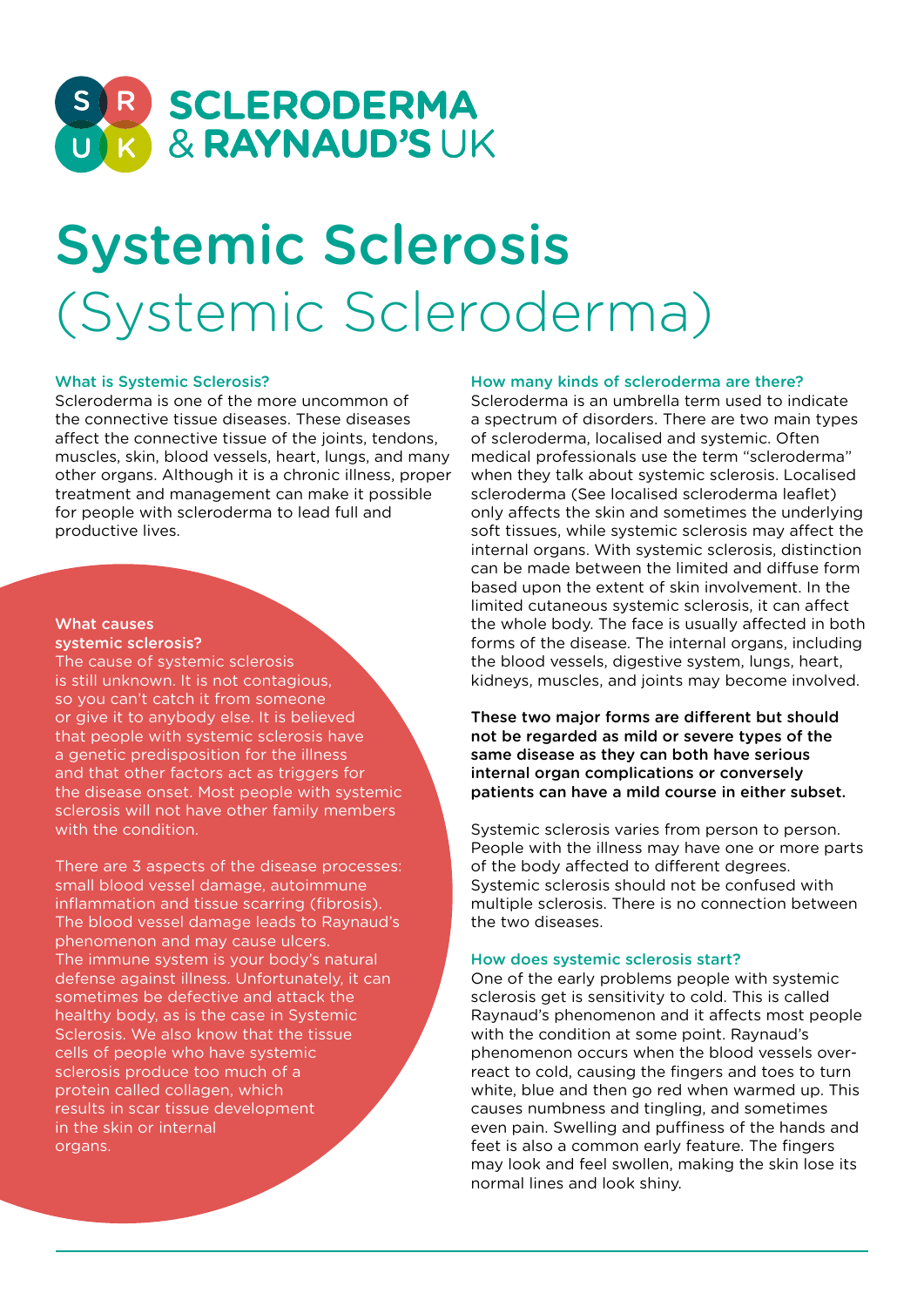#### Who does systemic sclerosis affect?

The disease affects four times more women than men. The disease usually starts between the ages of 25 and 50 but it can affect children and the elderly.

#### How does systemic sclerosis develop?

Most people with systemic sclerosis have some thickening and hardening of the skin, especially of the hands, arms and face. The joints can tighten into a bent position due to tightening of the skin or tendons. It can also cause joint inflammation and symptoms of pain, stiffness, swelling, warmth and tenderness. You may also get tired quickly and the muscles may be weak. Ulcers are not uncommon and some people may develop calcium deposits in various parts of the body (calcinosis).

The disease may also affect the tissue of the internal organs. For example, if the digestive system is involved, the muscles in the gullet may become weak leading to difficulties swallowing. Heartburn can also be a frequent problem. Sometimes the middle and lower bowel are affected and this affects bowel motion. The lungs, heart and kidneys can also be affected. The limited subset of systemic sclerosis is more common than the diffuse. The disease outcome and organ complications can vary between patients from extremely mild to severe. As diffuse and limited systemic sclerosis are long-term conditions, regular tests and specialist reviews should be continuous.

# What can be done to help?

Although at the moment there is no proven cure for systemic sclerosis, there are multiple treatments for the different aspects of the disease. Medications (including tablets, infusions and creams) are too numerous to mention here. Special exercise programs have proved very useful in the treatment of systemic sclerosis by keeping the skin flexible, maintaining better blood flow, and keeping the joints supple. Social and psychological support is also very important.

Most people with scleroderma will experience pain at some point during their disease and some may have chronic pain. In those cases, a referral from your GP or consultant to local pain management services is important.

#### Take sensible preventive action

It is sensible to keep skin healthy to prevent cracking, peeling and ulcerating. This can be done by regular moisturising. A good blood supply is essential and can be helped by keeping warm. The head, hands, and feet are often the worst affected areas and should be covered up when in the cold. Hats, thermal clothing, hand warmers, electrically heated gloves/socks, and many others can help this and stopping smoking is very important. Irritants such as detergents and certain perfumed toiletries can worsen the damage to the skin while some soaps, creams and bath oils can help keep the skin supple and moist. This requires a degree of experimentation to find the products that suit you.

The disease can change the way you look to some degree, but it does not have to change who you are!

# Social and psychological implications of scleroderma

No less important are social and psychological aspects of the disease. This involves many of the health care team that are looking after you. There are often lots of things that can be done to help people cope at home despite their disabilities. A range of aids might help you do the things you can't manage. The "hidden problem" is often the emotional aspect of having a condition like systemic sclerosis. It is difficult to emphasise enough how important it is to treat this part of the disease.

## BE POSITIVE

There is a lot of support available both from professionals (medication, counselling and other psychological support) and other people affected by systemic sclerosis (patient support organisations). A positive outlook is important. Open discussions can help family and friends understand the physical problems and feelings you are experiencing. Often this can help them to help you when you need it most.